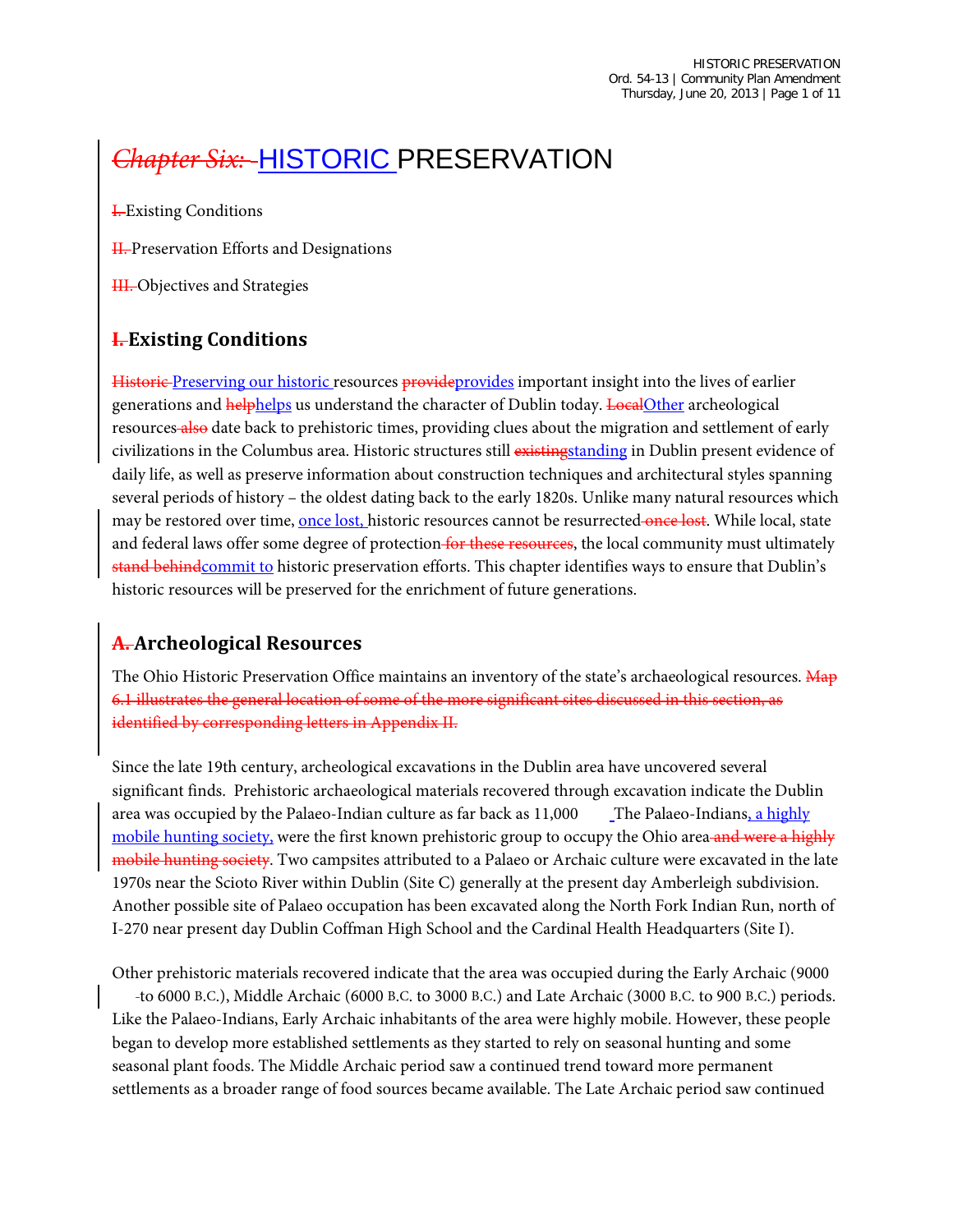development of permanent settlements, including an increase in regional ceremonial cultures, as evidenced by formalized burial practices.

Numerous excavations throughout the Dublin area have uncovered materials from these three Archaic periods, and several of these sites are noteworthy. Evidence of a possible Late Archaic quarry site and chipping station has been found along the North Fork Indian Run (Site I). Several excavations in the Brand Road area, east of Muirfield Drive near the Dublin Municipal Pool North, have uncovered several projectile points and tool fragments dating to the Middle or Late Archaic periods (Site H). Evidence of several campsites along the Scioto River dating to the Late Archaic period was discovered in the late 1970s (Site C), and several excavations in the Sawmill Road area north of I-270 have uncovered various materials dating to the Archaic periods (Sites A, B, D and E).

Evidence of settlement during the Middle and Late Woodland periods (100 B.C. to A.D. 500) is also present within the study area. These periods are illustrated most notably in Ohio by the Hopewell culture. The Hopewell civilization grew out of the Adena culture, which dominated the Early Woodland (900 B.C. to 100 B.C.) period.

The Hopewell people were highly ceremonial and developed expansive trade networks to acquire the raw materials for many of their ceremonial objects. The majority of archaeological discoveries relating to the Hopewell culture are ceremonial earthworks and mounds. There is little evidence of their settlements or means of subsistence. It is assumed that they relied primarily on hunting with limited cultivation of plants such as corn for nutrition. The Hopewell culture declined during the Late Woodland period, but the exact cause of that decline is unknown.

Excavations along the Scioto River indicate the area was well occupied during the Woodland periods. The most significant evidence of the Hopewell culture locally is the site known as the Holder-Wright Group Works Mounds (Site G) near the northeast corner of Bright Road and Riverside Drive. This site contains earthwork circles and burial mounds that date back to between 300 B.C. and A.D. 500.

The earthwork circles and mounds were ceremonial grounds used, in part, as burial sites. The Holder-Wright site was initially excavated in 1887 and has been studied on several occasions. Though the integrity of the site has been damagedcompromised by cultivation and grading in the area, the archaeological significance remains largely intact. The Holder-Wright Group Works Mounds are listed on the National Register of Historic Places. In 2010, the City of Dublin purchased 21 acres of land south of Bright Road, including portions of this site. The City has also prepared a master plan for preservation of the entire 47-acre Holder-Wright farmstead and earthworks.

The Krumm Mound (Site G), of which less is known, lies in close proximity to the Holder-Wright site. The mound appears to date from the Hopewell period, but is unrelated to the Holder-Wright Works. Possibly related to the Krumm Mound is the McGuerer Cemetery (Site J), excavated in 1921 after a portion of the site had been used as a gravel pit. While the integrity of the find was severely compromised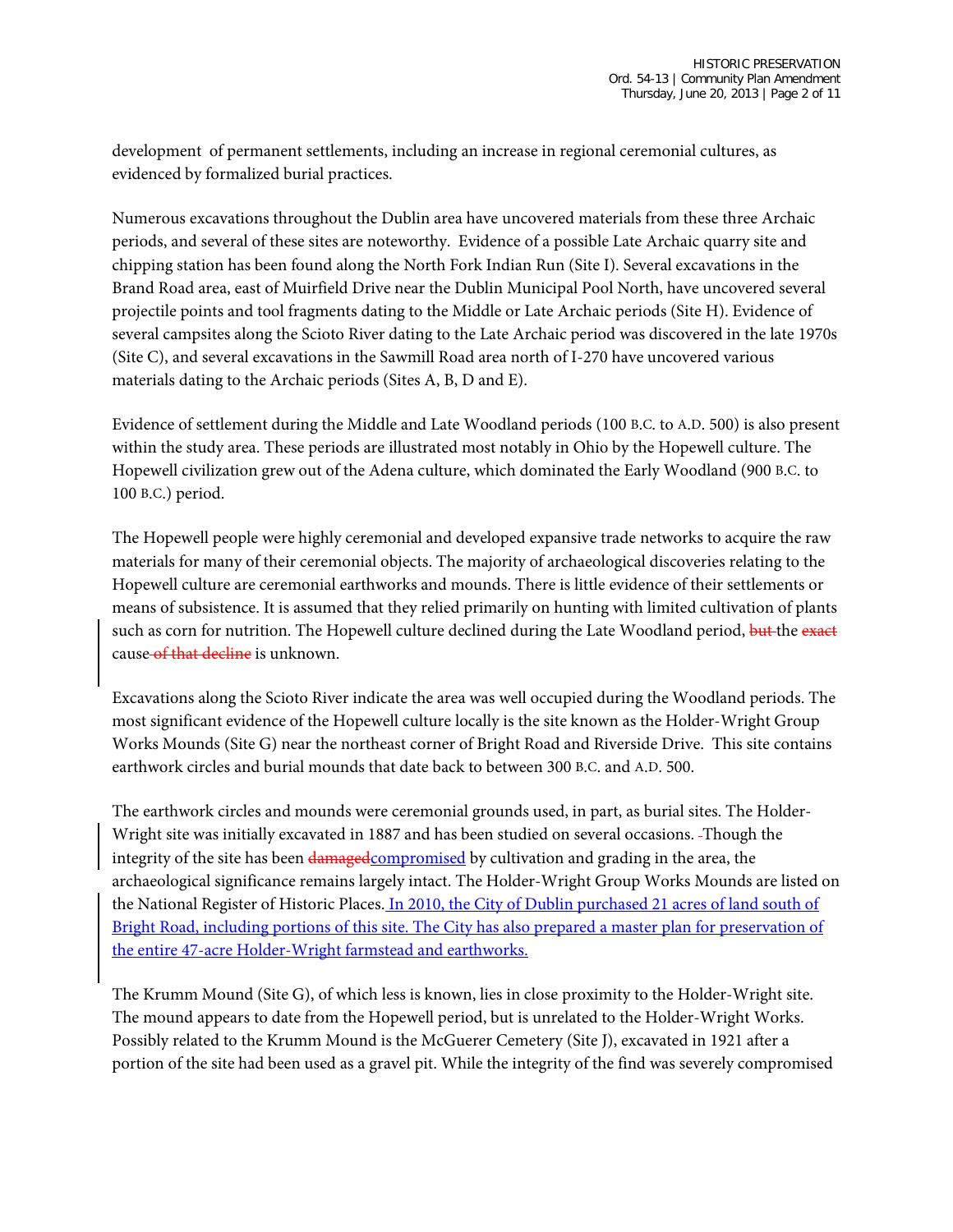by this activity, skeletal remains of at least 31 individuals were found within one burial pit. Included in this were, one of which was the intact skeletal remains of onea prehistoric person.

Archaeological excavations in late 1994 and early 1995, in numerous areas near State Route 161 (Site K), have yielded prehistoric materials with potentially great historic significance. -At least one site iswas found to be eligible for listing on the National Register of Historic Places, and more may become be eligible. The quantity and quality of prehistoric materials recovered have identified a quarry and work settlement dating to the Late Archaic and Middle Woodland periods. **MoreAdditional** excavation work will be necessary tohelp fully understand the archaeological significance of the material in this area.

Following habitation by the Adena and Hopewell, later tribes such as the Delaware, Mingo, Seneca, Shawnee and Wyandotte moved into the area, and numerous archaeological excavations have revealed cultural artifacts of a more recent historical nature-related to this migration. European-Americans began to settle in the area during the early 19th century, and eventually resulting in the establishment of the Village of Dublin was established in 1810. Several excavations in 1993, in the area of I-270 between Tuttle Crossing Boulevard and Hayden Run Road, uncovered historical remnants of European-American origin, dating circa 1850 (Site M). Included in this were kitchen and architectural artifacts and the remnants of a farmstead (possibly the Turner farmstead) excavated in 1994. No recent excavations in the Dublin area have yielded historic artifacts of notable significance.

## **B. Historic Structures**

Much of a community's character is derived from its historic architecture and built heritage. Many of Dublin's historic buildings, along with several unique dry-laid stone walls and cemetery vaults, warrant some degree of protection. Map 6.1 illustrates the general location of these historic structures, as identified by corresponding numbers on Table 6.1. Map 6.2 on page 253 provides a detail of Historic Dublin and its many historic sites.

The oldest surviving structure is a log cabin built in 1803 by Ludwig Sells (Site 776028 Dublin Road). The cabin stands on the property of the historic William Sells House, a home constructed in 1840 of large cut stone. Several of Dublin's historic homes and many of the stone walls are attributed to the Sells family (Sites 1,75, 77, and 89).Sells' family, including walls in Historic Dublin and on properties at 6729 Dublin Road, 6028 Dublin Road and 4586 Hayden Run Road.

Most of Dublin's historic structures are concentrated in Historic Dublin, the City's original settlement. Approximately 20 structures, mostly residences and small commercial buildings of the original settlement, are contained in the 6 to 126 South High Street Historic District. A variety of architectural styles are represented on High Street, from simple vernacular stone houses to more elaborate Federal-style, Italianate and Greek Revival buildings that served as the homes and businesses of some of Dublin's more prominent founders.

Several of Historic Dublin's original homes have since been converted to retail shops and restaurants. Zenas Hutchinson, Dublin's first mayor, operated the Hutchinson Tavern at 6 South High Street, a two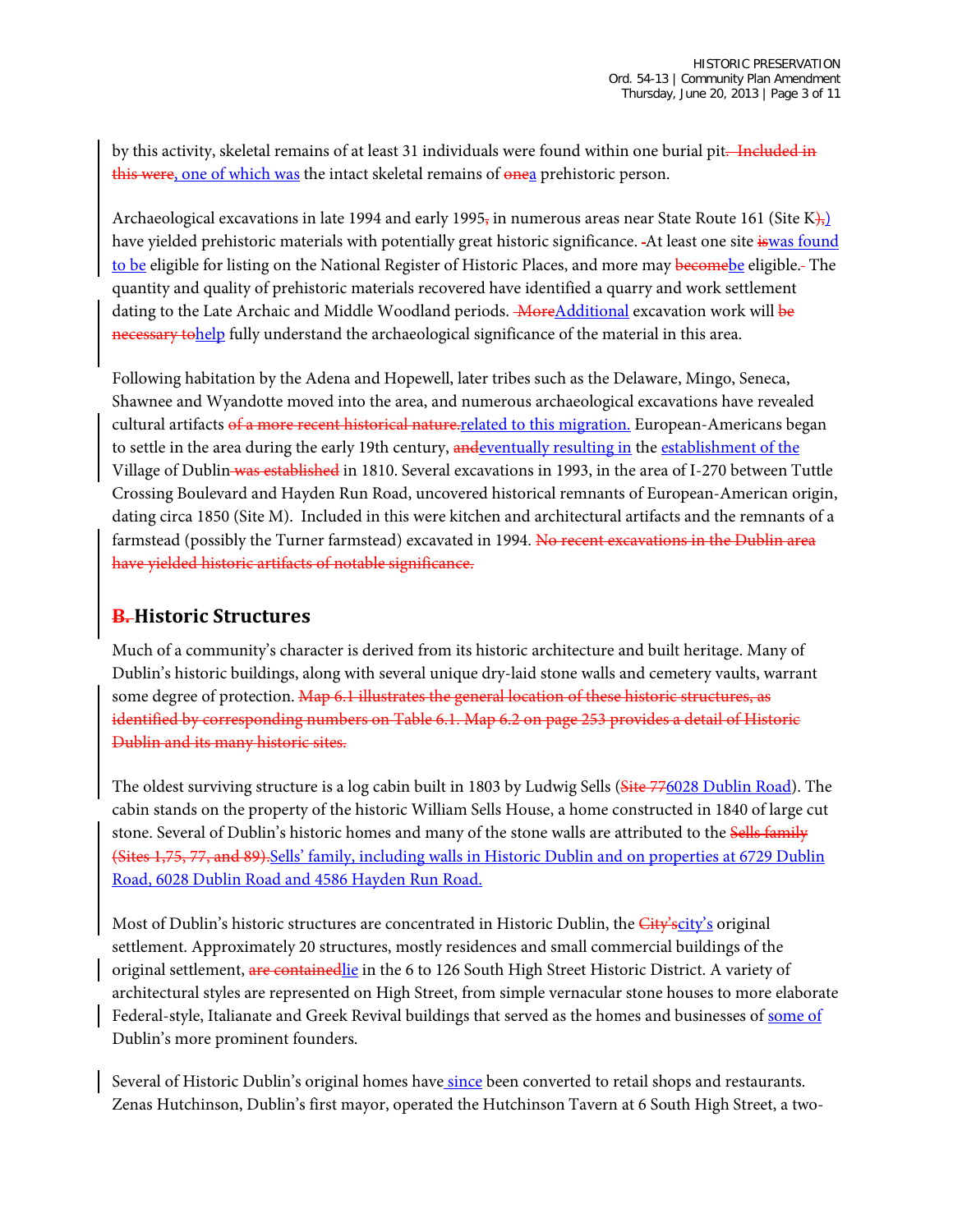story stone, Federal-style stick-built structure dating to 1832. The use of this structure has not changed significantly over the years; today it operates as a small retail store and restaurant. Similarly, the two-story, Federal-style stick-built structure at 76 to 78 South High Street was once a hotel, originally built in 1830 by Holcomb Tuller. It also houses a restaurant and commercial uses. Most restorations have demonstrated sensitivity to their historic value and an appreciation for original details.

In addition to Historic Dublin, several historic farmsteads, former general stores and churches are located throughout the City and the wider planning area. Most of these properties date back to the middle of the 19th century and are located along *eriginalearly* roads such as Hayden Run Road, Rings Road and Brand RoadsRoad.

Many properties shown on Map 6.2 are within the Washington Township Multiple Resource Area (WTMRA), a National Register of Historic Places designation that groups historic structures by a common theme. In this case, the Resource Area is the original settlement of Washington Township (Historic Dublin). Table 6.1 identifies historic properties in the Dublin area and the numbers correspond to the historic resources on Map 6.1. A complete list of these properties and their significance can be found in Appendix III.

## **H.** Preservation Efforts AND Designations

Questions often arise for propertyProperty owners as tooften question whether properties have any specific historic designations or protections. Depending upon the federal, state, or local level, a variety of different historic designations are available that have different meanings and levelseach of which has its own meaning and level of protection.

# *National Register of Historic Places (NRHP)*

The National Register of Historic Places (NRHP) is the official list of historic properties recognized by the National Park Service, through the U.S. Department of the Interior, as worthy of preservation for their local, state or national significance; it is the highest degree of recognition of historic resources. Nomination to the National Register does not guarantee the preservation of an historic structure and does not prevent the owner from remodeling, repairing, altering, selling or even demolishing the historic property as long as federal money is not used for this purpose. Listing on the National Register provides protection from demolition or other negative effects when federally funded or licensed projects are involved. The primary benefit to the property owner is the honor of being recognized as a steward of historic resources, the prestige of being listed on the National Register, and the potential to receive tax benefits and to apply for certain historic preservation grants.

Districts, sites, buildings, structures and objects with significance in American history, architecture, archeology, engineering or culture may qualify for listing on the National Register. They must possess integrity in their location, design, setting, materials, craftsmanship, visual feel and association. In addition, they must satisfy one of the following criteria: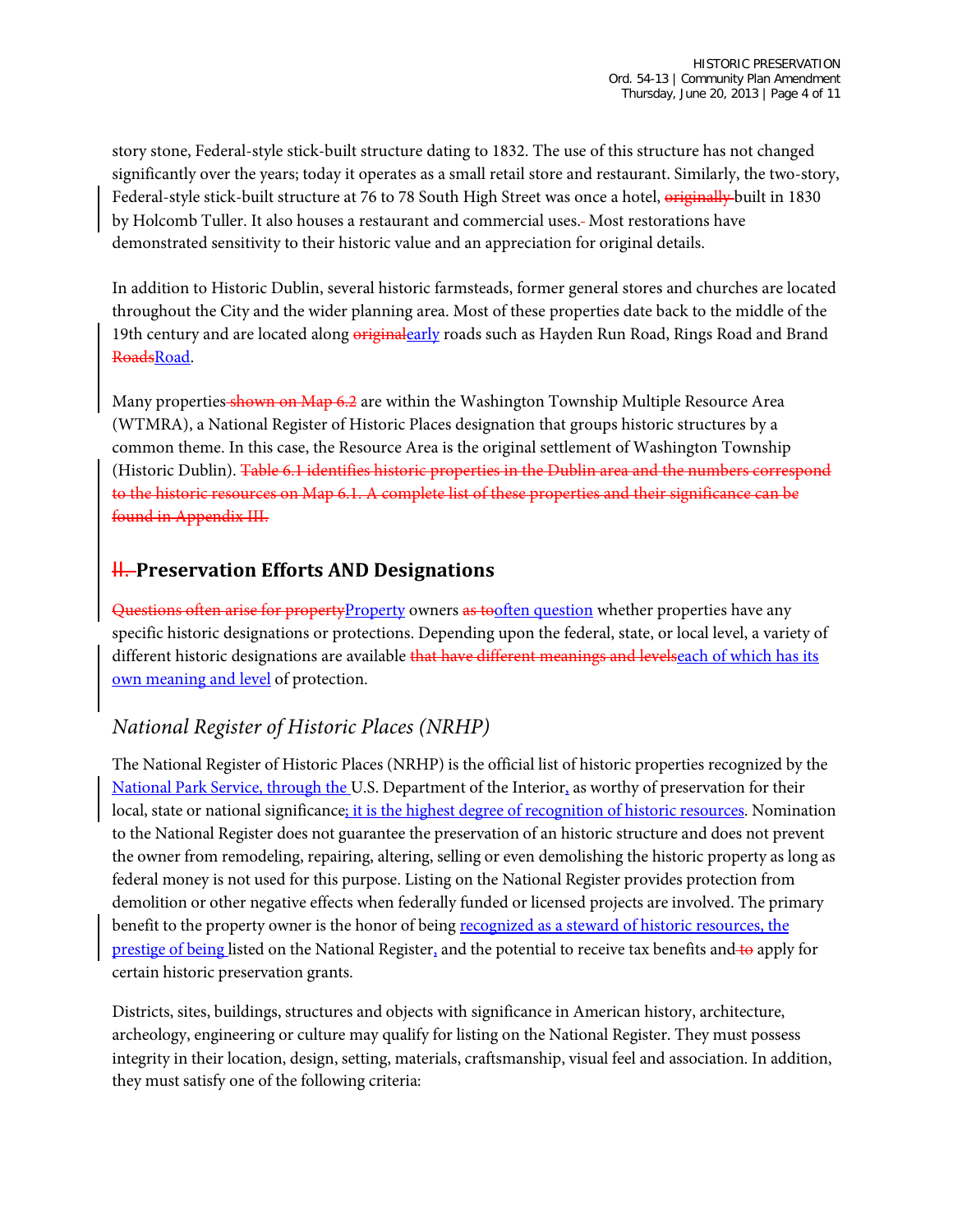- 1. They are associated with historically significant events;
- 2. They are associated with the lives of significant persons;
- 3. They embody distinctive characteristics of a type, period or method of construction, or are associated with the work of a master, possess high artistic value or represent a significant and distinguishable entity; or
- 4. They have, or may yield information important to prehistory or history.

Listing on the National Register highlights the historic significance of structures and may result in public pressure uponstand as encouragement for owners to maintain the structures. In Ohio, anyone may nominate a property to the National Register. A completed application must be reviewed at the local level and approved by a review board appointed by the Governor. The state review board makes a recommendation and forwards it to the National Park Service for a final determination.

# *Ohio Historic Inventory (OHI) and Ohio Archeological Inventory (OAI)*

The Ohio Historic Inventory and the Ohio Archeological Inventory are programs developed to provide an ongoing record of historic architecture, properties and archaeological sites within the state. The inventories provide an historic archive and a general body of information for the Ohio Historic Preservation Office (OHPO), other state, local and federal agencies and the general public to utilize in making planning and infrastructure decisions. More importantly, the inventories provide a reference for local preservation efforts to safeguard important historic resources. However, like the National Register, an OHI or OAI record does not itself provide a guarantee theof preservation of a historic structure or site.

## *Local Preservation Efforts*

In an effort to protect valuable historic resources, individual communities have a higher level of power to protect their architectural and archeological heritage., usually through local zoning or other regulatory measures. Through the guidance of the Ohio Historic Preservation Office, individual communities may become certified to carry out preservation programs that meet basic state and federal criteria. The Certified Local Government (CLG) program is a federal-state-local partnership that allows Dublin to conduct a wide range of preservation activities and provides eligibility for state or federal preservation grants. Certified by the OHPO in September 1994, the City of Dublin monitors and protects historic properties under Section 153.170 of Dublin's Codified Ordinances (Zoning Code) as part of the Architectural Review District. The District includes Historic Dublin and other historically significant properties and sites located throughout the City, as specified in the Zoning Code. Unlike the National Register of Historic Places, the Ohio Historic Inventory or the Ohio Archeological Inventory, Dublin's local ordinances and development regulations provide the direct ability to protect historic buildings, structures and sites.

As part of the local CLG requirements, the DublinDublin's Architectural Review Board (ARB) has been appointed by City Council to ensure the protection of Dublin's historic resources. The ARB is responsible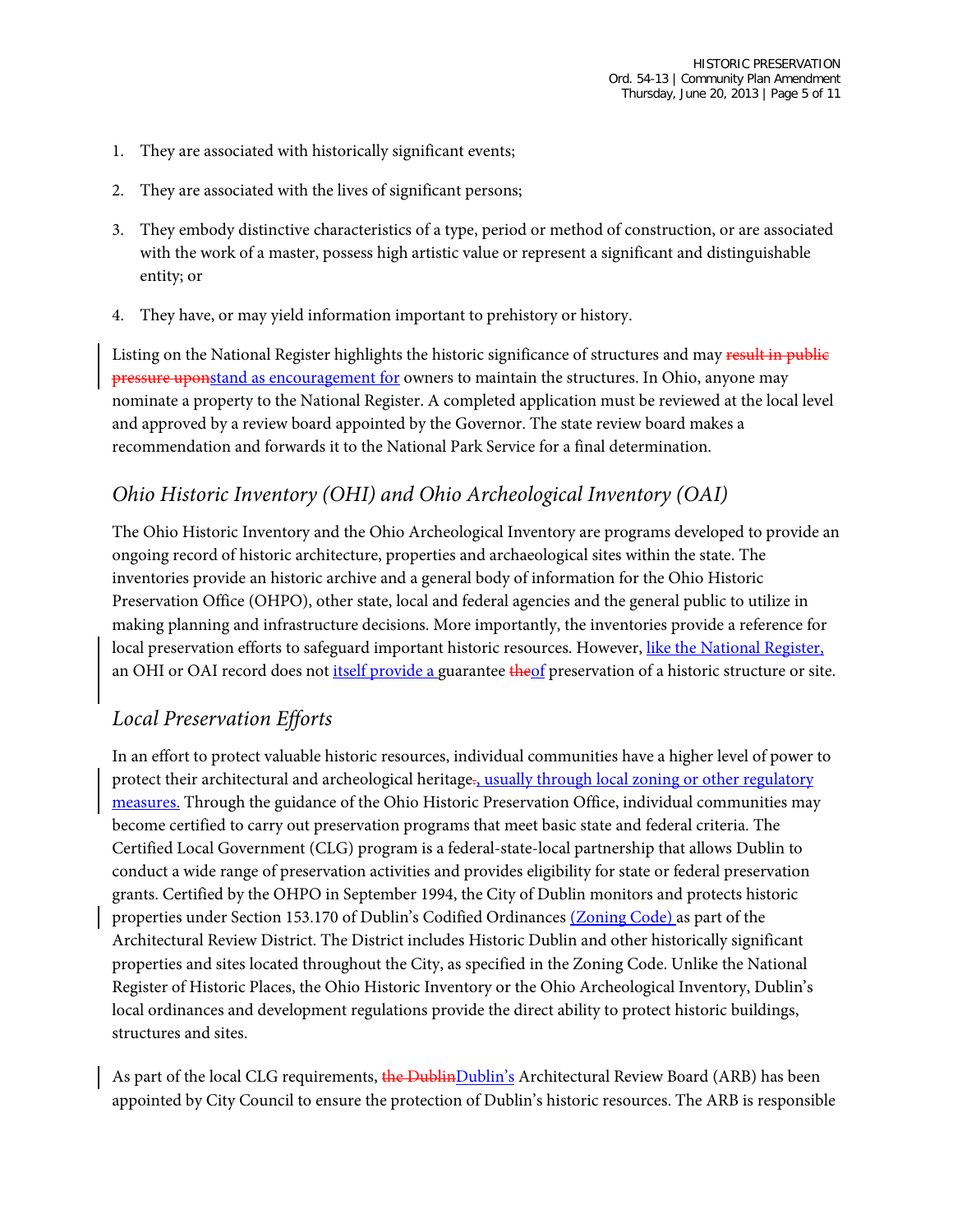for regulating the appropriateness of exterior architectural and site modifications and demolitions for sites and structures within the Architectural Review District, including the specified outlying historic properties. The ARB is also responsible for making recommendations on land use changes and preservation-related legislation to City Council. The Architectural Review BoardARB is further charged with maintaining an inventory of all landmarks and preservation districts in the City of Dublin, as well as developing and administering guidelines that define the historic appropriateness of alterations, demolitions, environmental changes and new construction for designated structures and sites.

Property owners within the Architectural Review District must submit an application for Architectural Review Board review and approval that demonstrates appropriateness prior to making any exterior architectural or site modifications. The Among other measures, the City has created the *Historic Dublin Design Guidelines* have been specifically created by the City to explain the important character and nature of Dublin's historic resources and to assist property owners in making appropriate architectural and site modifications.

All owners of properties listed on the National Register of Historic Places, the Ohio Historic Inventory, and the Ohio Archeological Inventory are strongly encouraged to utilizeuse federal, state and local design guidelines when modifying historic structures and properties. Local protection from inappropriate alterations or demolition is possible for those properties designated in Dublin's Codified Ordinances as **part of Zoning Code as the Architectural Review District, making the periodic update of the Zoning Code** an important aspect to the protection of historic properties in a rapidly growing municipality. Property owners within the Architectural Review District must submit an application for Architectural Review Board review and approval that demonstrates appropriateness prior to making any exterior architectural or site modifications.

Substantial redevelopment and revitalization is occurring will continue to occur in Historic Dublin, and pressure from development is encroaching onwill begin to encroach outlying historic farmsteads. LocalOf particular note, the Bridge Street District planning initiative has included a considerable effort to preserve the integrity of Historic Dublin and to build upon its success as a walkable, mixed use destination. Zoning regulations adopted in 2012 include special districts for the historic residential neighborhoods along South Riverview and South High Streets, as well as the historic commercial core along High and Bridge Streets. Special building types and other development requirements are designed to encourage appropriate infill development that respects the scale and character of the Historic District that can easily transition to adjacent denser, more modern urban neighborhoods. Innovative development strategies such as these, coupled with other local preservation efforts, ensure that the quality of Historic Dublin and the rich historic character of the Dublin area can be maintained and enhanced for future generations.

## **III. Objectives and Strategies (Historic Preservation)**

Objective 1: Ensure the preservation of archeological resources.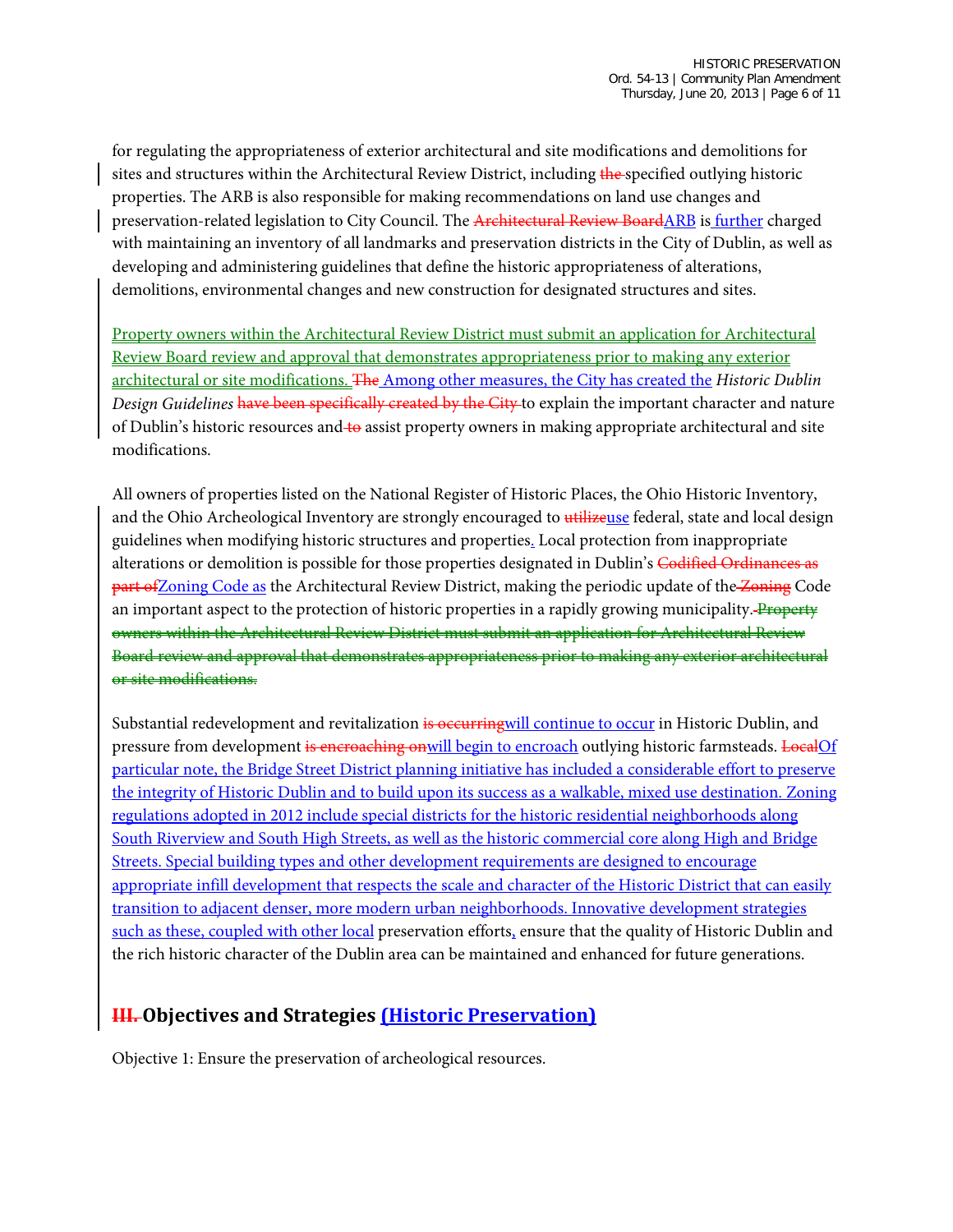Dublin's current development regulations do not require developers to submit information on known archeological resources when applying for development approval. While sites and artifacts that have been discovered are catalogued by the Ohio Historic Preservation Office as part of the Ohio Archeological Inventory, no local process has been established to address the potential discovery of archeological sites/artifacts during construction. Potential locations (including unmarked cemeteries) may be known, but have not been adequately studied or noted. Additionally, farming techniques and development pose a threat to fragile artifacts and potential sites.

- A. *Modify Zoning Regulations…* and current development processes to require developers to locate and properly record archeological resources when submitting plans for approval.
- B. *Establish Clear Guidelines…* for the reporting and public oversight of new archeological resources. City officials are often unaware of the potential presence of artifacts or archeological sites, and clear processes for developers and staff are necessary once issues are identified.
- C. *Encourage Appropriate Site Development Practices…* that are sensitive to known areas of significant archeological materials.
- D. *UtilizeUse Historian/Archivist Assistance…* to record and preserve artifacts exposed during the construction process. The City should hire consultants or assume responsibility to ensure that archeological materials are addressed properly during development to prevent permanent damage to the quality of discovered artifacts.
- E. *Update the Ohio Archeological Inventory…* on an ongoing basis and report changes to the Ohio Historic Preservation Office. Also encourage updates to the Community Plan to ensure that developers and staff are aware of newly recorded sites.
- F. *Encourage Additional Development Tools…* such as conservation easements, parkland dedication or other policies and regulations to protect known archeological sites.
- G. *Acquire Properties or Options…* for known sites as a way to preserve and maintain the quality of significant archeological locations.
- H. *Consider Additional Study…* of significant archeological sites that could warrant nomination to the National Register of Historic Places.

Objective 2: Regularly update the Ohio Historic Inventory.

Dublin is a young, but aging community, and structures previously not listed in the Ohio Historic Inventory may become eligible if minimum criteria are met. Structures generally more than 50 years old, those with historic significance (association with important persons or events), or buildings that represent a certain historic period are examples of how history is constantly in the process of being made. Historic properties listed on the Ohio Historic Inventory but not protected by local architectural review are constantly being altered and/or demolished. It is the responsibility of the City and the Dublin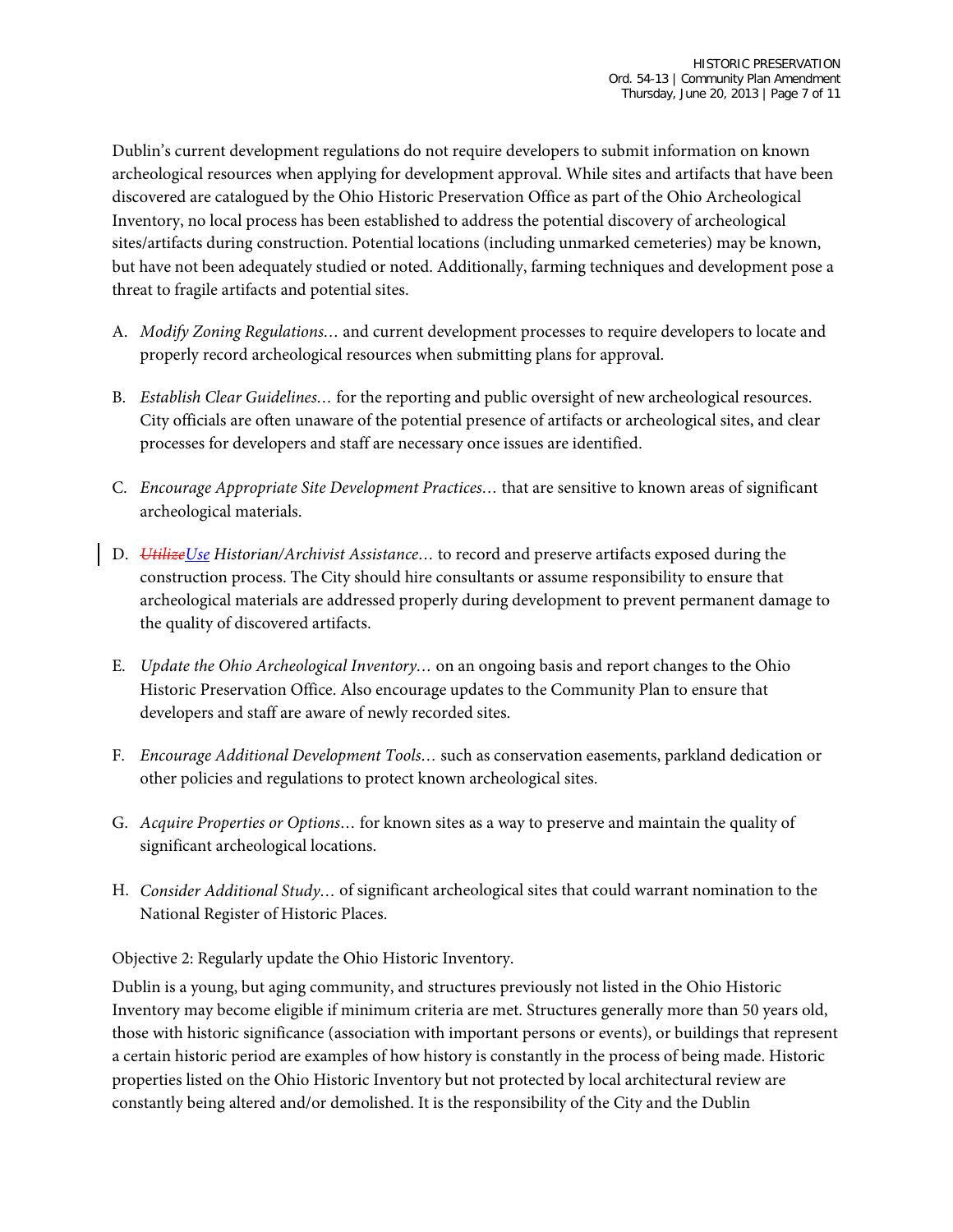Architectural Review Board as a Certified Local Government to ensure that up-to-date records are kept and made available to the public.

- *A. Conduct Periodic Inventory Updates…* to the Ohio Historic Inventory to identify newly qualifying structures, alterations to existing buildings or demolitions of recorded structures.
- B. *Establish Clear Policy Direction…* for how newly qualifying structures should be addressed. In particular, clear guidelines should be created for postwar ranches and other period structures that may now be eligible.
- C. *Ensure Ongoing Submissions…* of new property recommendations to the Architectural Review Board (and ultimately City Council) for inclusion as part of the Architectural Review District. Modify the Dublin Zoning Code to reflect those structures that warrant protection under the City's preservation ordinance to guarantee that the properties are protected.

Objective 3: Protect historic resources in outlying areas in and beyond Dublin's corporate boundaries. Historic resources outside the City of Dublin are not offered the same degree of oversight or protection as structures within Dublin's corporate boundaries. Current provisions of the *Ohio Revised Code* do not provide townships with the legal abilities or rights to regulate historic resources in the same way as municipalities. As development continues westward into outlying areas, historic farmsteads are being razed to make way for development. The *Historic Dublin Design Guidelines* also do not address rural resources and outlying farmsteads, and the *Dublin Zoning Code* does not adequately protect outlying farmsteads within the City.

- A. *Evaluate Annexation and Development Processes…* to determine how historic resources can be better evaluated and saved. Consider incentives as part of the zoning/development process for property owners who protect historic structures prior to annexation to meet Dublin's objectives of preserving valuable historic structures.
- B. *Work with Counties and Townships…* to develop joint policies that will better address the preservation of historic structures and farmsteads that are important components of rural character and architectural history.
- C. *UtilizeUse Lobbying Efforts…* to promote changes to the Ohio Revised Code that will grant townships the ability to provide preservation oversight comparable to municipal programs administered by the Ohio Historic Preservation Office.
- D. *Revise Historic District Guidelines…* to provide better guidance for the preservation of historic farmsteads and for integrating historic farmsteads into new development.
- E. *Amend the Zoning Code…* to protect more outlying farmsteads and agricultural outbuildings from demolition.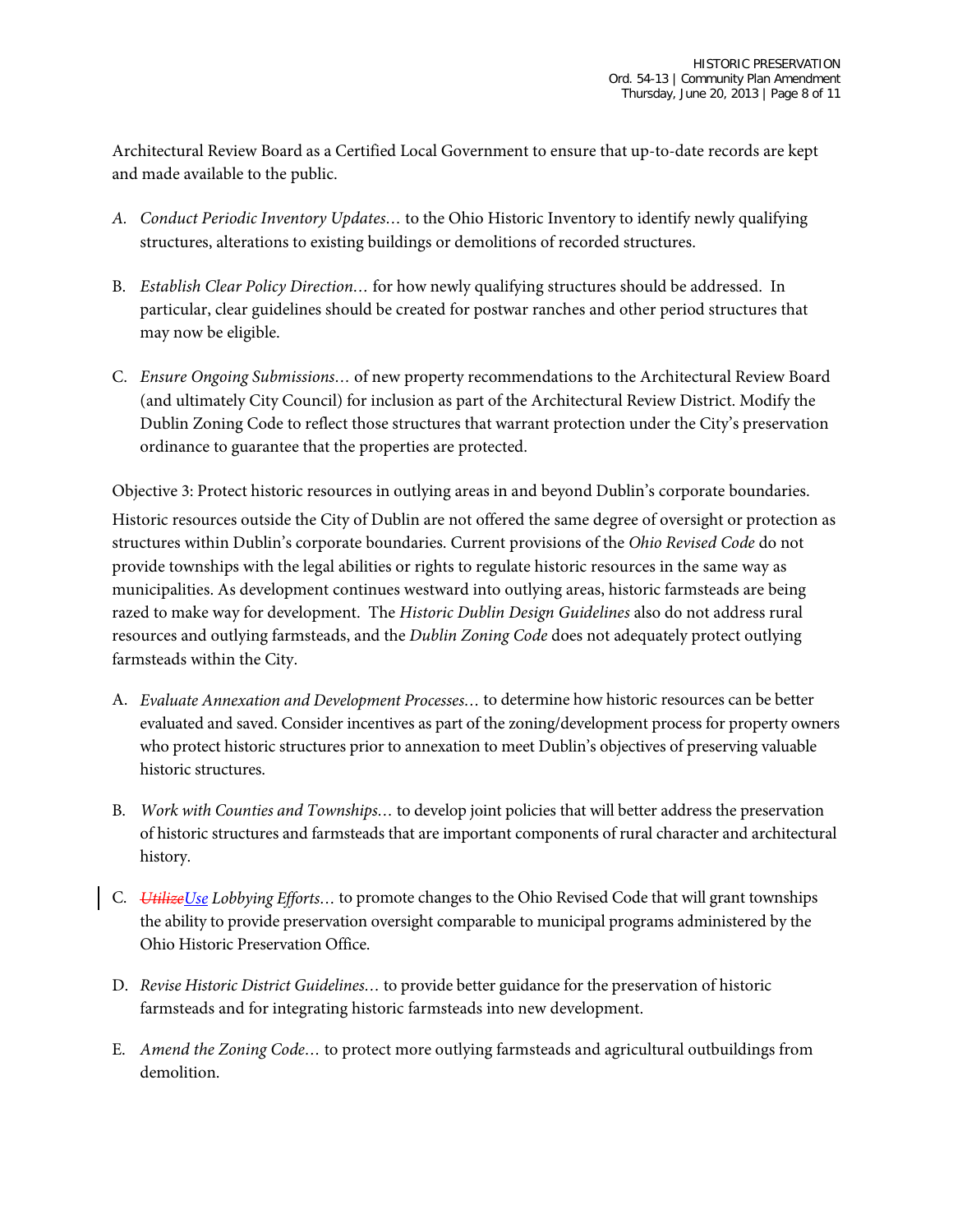Objective 4: Ensure the preservation of historic architectural resources and the general improvement and maintenance of structures within Historic Dublin and outlying historic sites in accordance with the Secretary of the Interior's Standards and the *Historic Dublin Design Guidelines*.

Many valued structures are in disrepair and may eventually have to be removed due to safety concerns. Insufficient property maintenance and upkeep within the District may jeopardize the value and integrity of Historic Dublin. The District has also been hampered by suburban zoning standards that restrict historically compatible development. The need for multiple variances to accomplish simple projects makes approval processes uncertain, confusing and time-consuming.

- A. *Emphasize Enforcement Measures…* of the Zoning Code and Building Code within Historic Dublin on a regular basis, particularly with National Register properties, to prevent deterioration of structures from neglect.
- B. *Encourage Better Self-Policing…* of properties by tenants and owners within Historic Dublin. Better self-identity and pride in the District's appearance is needed to show a desire for positive change.
- C. *Encourage Direct Ownership and Operation…* of commercial properties so that there are greater personal consequences in the daily appearance and image of properties within the District.
- D. *Promote Greater Tenant Involvement…* in the upkeep and appearance of building facades, parking areas and public space around businesses to create a better image and sense of ownership for the District.
- E. *Explore Federal and State Grants…* and other assistance for property owners to create a better balance between preservation and the feasible utilization of structures.
- F. *Create Local Assistance Programs…* to provide help to individuals to facilitate the upgrade of exterior building materials compatible with the Secretary of the Interior's Standards and local guidelines. Providing additional assistance for seniors on fixed income to upgrade hail-damaged siding from vinyl to a recommended material is one example where limited assistance can make significant visual improvements to the District.
- G. *Encourage Adaptive Reuse Policies…* and economic incentives/assistance thatsuch as historic preservation grants, which will encourage the continued use of historic structures to and prevent deterioration.
- H. *UtilizeUse Preservation /Architectural Consultants…* to regularly provide additional review/oversight on proposed **architectural** modifications to maintain the historic integrity of significant structures.
- I. *Revise Code Requirements…* to create new, specific*Monitor the BSC Historic Zoning District Regulations …* to ensure the new requirements administered by the Architectural Review Boardsuccessfully result in development and redevelopment that will reduce the number of regulatory steps and ensure a predictable review process.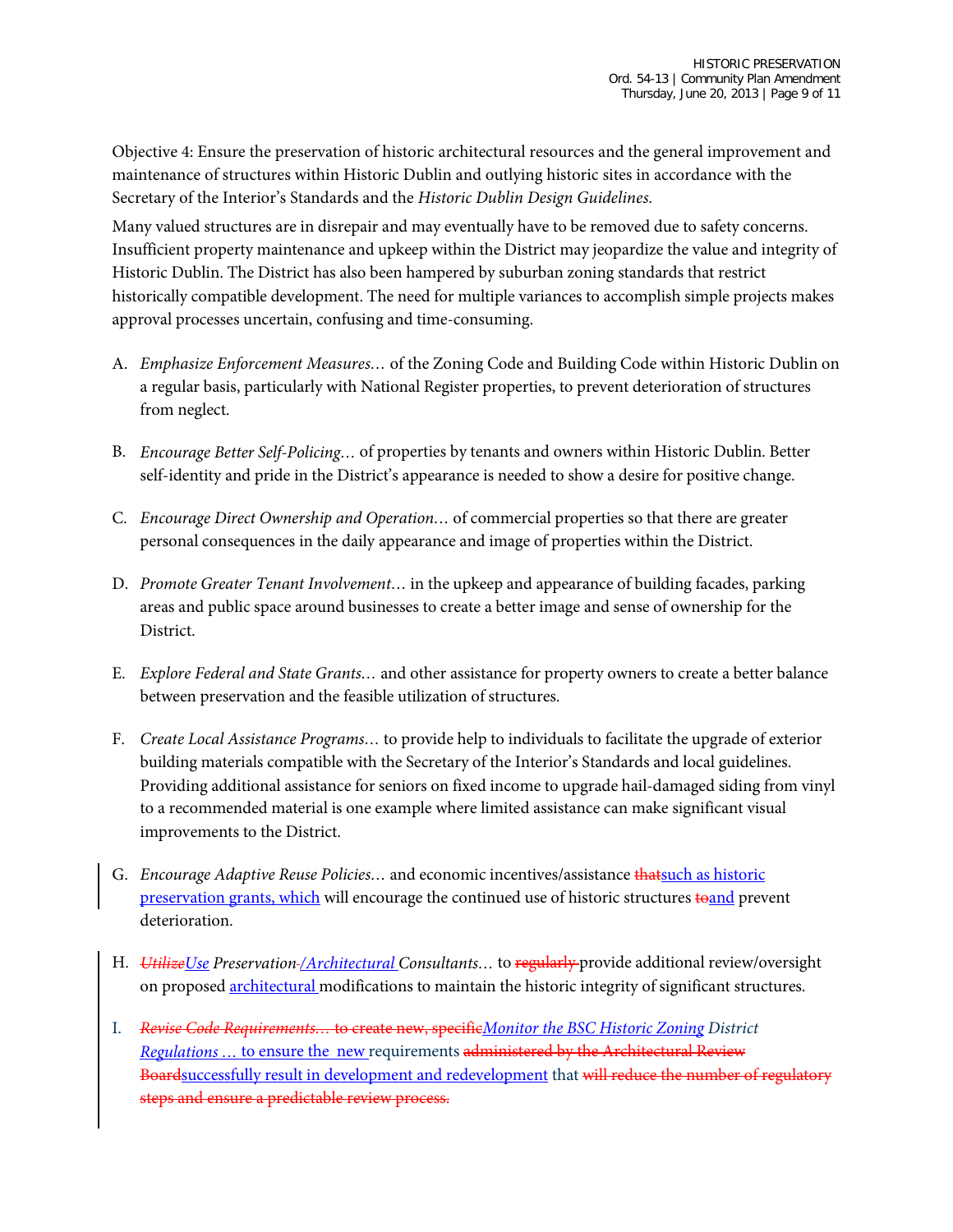- J. *Complete a City-Sponsored Rezoning…* for properties withinis compatible with the District to the Historic Residential (HR) and Historic Business (HB) Districts to reduce required variances.surrounding historic context.
- K. *Utilize*J. *Use Evaluative Tools…* such as the *Historic Dublin Design Guidelines*, 2007 Dublin Communitythe Bridge Street District Area Plan and other applicable plans for future development direction in Historic Dublin.
- L. *Adopt and Implement Revitalization Plans*… for the Historic Dublin area to assist decision-makers in balancing District preservation with future growth and development and to provide consistent direction for property owners, potential developers and elected officials.

Objective 5: Strive to improve general public awareness of cultural and historic resources and public entities working to maintain the District.

The general public, business owners and owners of historic properties frequently do not understand preservation issues or how to obtain helpful information relevant to historic properties and maintenance. Improved distribution of information and communication with the District can enhance cooperative efforts and reduce negative perceptions about the District, Architectural Review Board and the City, facilitating increased preservation efforts.

- A. *Promote Educational Campaigns…* and programs to increase the knowledge of Dublin's historic resources and utilize key public resources and organizations such as libraries, schools and civic groups as facilitators of information.
- B. *Improve AwarenessContinue Communication Campaigns….* such as quarterly newsletters, to increase knowledge of the development process, the Architectural Review Board... and its role in the development process through community relations techniques as a means to reduce misinformation and negative perceptions of the Board and planning/enforcement efforts.
- C. *Increase Special Events…* in the District as a means to attract people and provide greater visibility for Historic Dublin and its businesses.
- D. *Create a Visible Location…* for the Dublin Historical Society within the District to make history and preservation a more visible topic easily accessible to residents and visitors within the District.
- E. *Encourage Public and Private Art…* within Historic Dublin as a means to provide historic information and to create ties to the past that will improve the public value of preservation efforts.

Objective 6: Emphasize the Dublin Historical Society as a vital historic resource and encourage the recording of historic information for public use.

Written history of individual historic properties and structures within the Historic District is often incomplete and makes the administration of architectural preservation programs very difficult. Significant